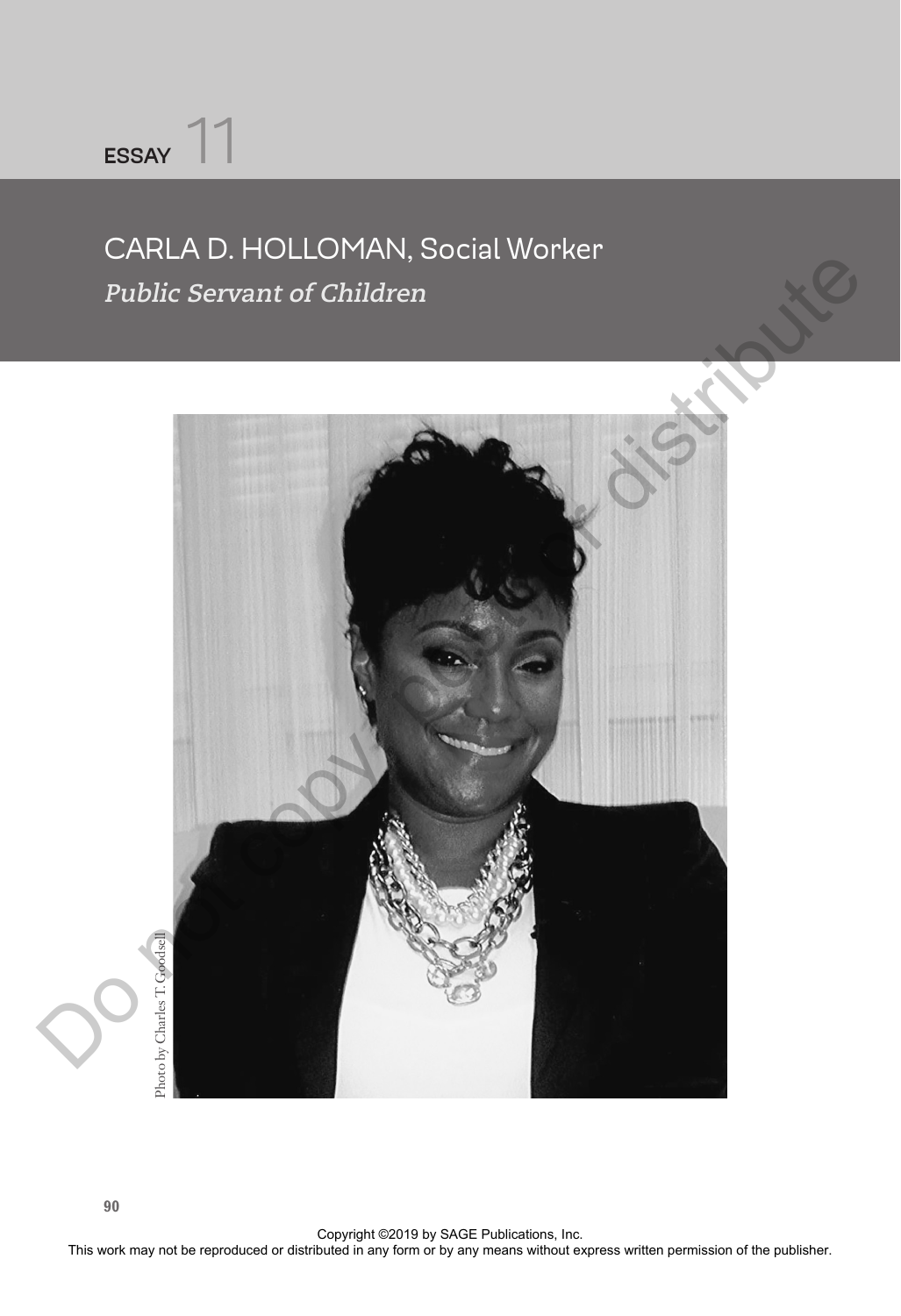T his second Public Well-Being essay possesses a focus that is wider than a policy area. Its context is a whole public profession, that of social work. Our subject is a senior social worker with much experience in domestic abuse and foster care in particular within an urban environment.

The social work profession in this country is another product of the Progressive Era and in large part the agitation of women. In 1889, Jane Addams and Ellen Gates Starr founded Hull House in Chicago, adopting the settlement house concept first tried in London as a place to aid and educate factory workers. In 1903, Lillian Wald and Florence Kelly discussed the notion of a government bureau devoted to reducing infant mortality. After obtaining the support of Theodore Roosevelt, the U.S. Children's Bureau was eventually established in 1912. Its first director was Julia Lathrop, and for the next half century the organization was almost exclusively headed and staffed by women.

Today, the U.S. social work profession is a fully developed enterprise. It embraces university undergraduate and graduate programs, research journals, accrediting organizations, granting institutions, social policy think tanks, and tens of thousands of state and local departments of social services—all of which is largely a female province of activity.<sup>1</sup>

At the same time, social work is not a stabilized or unified field but a diverse and dynamic one. It consists of many occupational categories: social caseworkers, entitlement eligibility workers, clinical therapists, career administrators, college teachers and scholars, public policy analysts, community organizers, and association lobbyists. Each group defines the work a bit differently. A big thematic gulf is between those who help individuals in trouble versus those preoccupied with the state of society. Members of the first group see their job as enabling the severely dispossessed to survive in the short run and reach their ultimate potential in the long run. That is the story told here. Those in the second group are devoted to improving conditions for the poor and ostracized elements of the population by structural social change. While the first group complains about inadequate budgets, the second bemoans oppressive systems.<sup>2</sup> EVERT INTERNATION THEOTECT INTERNATION CONTINUES INTERNATION INTERNATION THEOTECT THE THEOTECT INTERNATION CONTINUES INTERNATION THEOTECT INTERNATION CONTINUES WE CONSULT THEOTECT INTERNATION CONTINUES WE CONSULT THEOTECT

Mecklenberg County, North Carolina, first ventured into the public welfare arena in 1919. While women founded the field and do most of its work, this did not keep men from mostly managing it. The first superintendent of public welfare in Mecklenburg was a teacher in a boy's military school, Lucius Ranson. His tasks included monitoring school truancy, forming male recreation opportunities, receiving reports on the insane and destitute, and enforcing moral standards at movie theaters.

Eventually, the superintendent's office turned into what is known today as the Department of Social Services (DSS). From 1945 to 1972, the unit was led by Wallace Kuralt, a social work administrator who got his start in New Deal relief agencies. To illustrate the shift in professional norms during Kuralt's tenure, the agency's approach to human reproduction evolved from (1) mandatory sterilization to (2) condom distribution to (3) promotion of "the pill."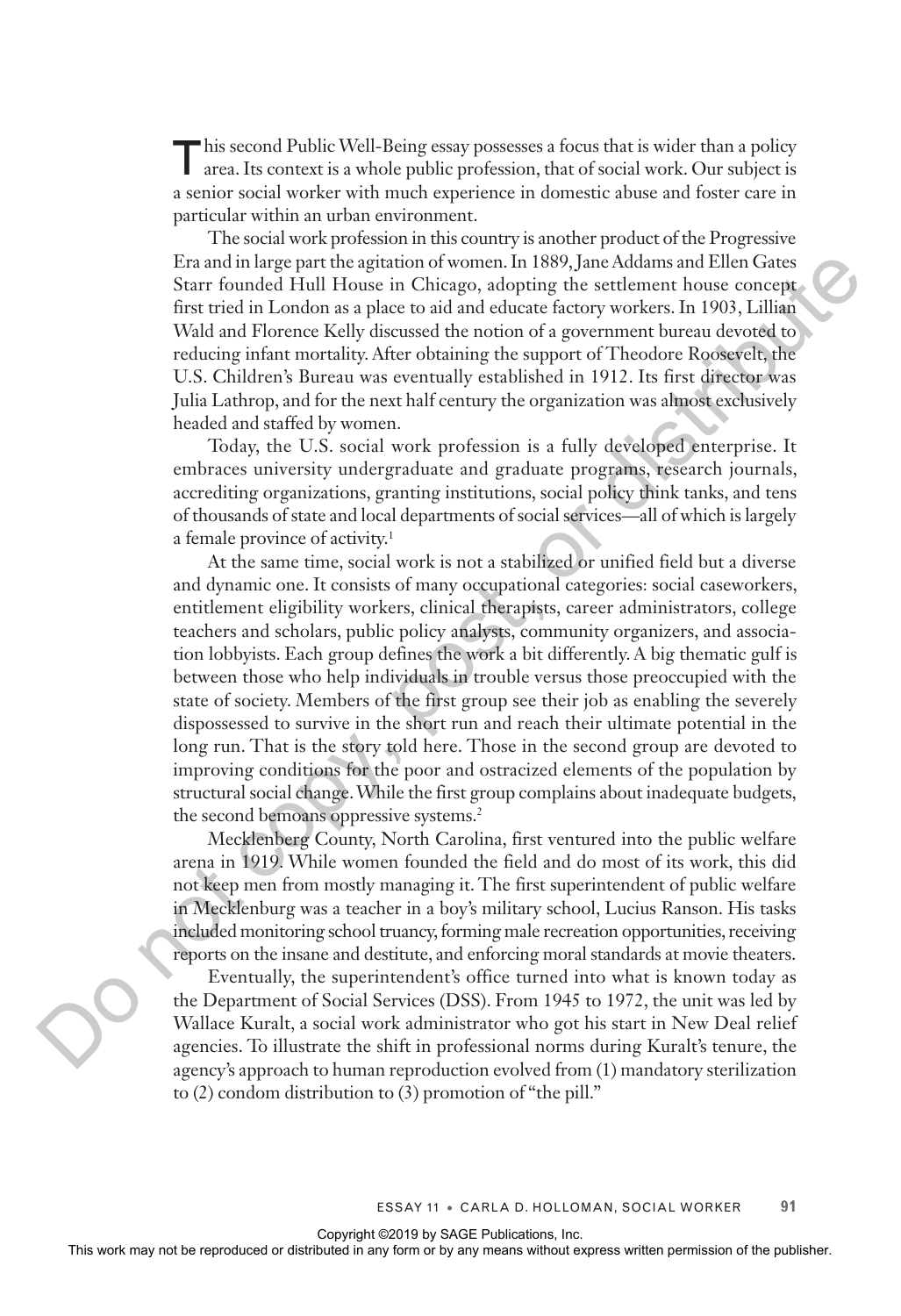From 1994 to 2007, the department was led by Richard "Jake" Jacobsen. He did much to modernize it for contemporary needs. He established the state's first welfare-to-work program (he called it "Work First"), created a computerized information case management program that allows instant posting of client reports ("IZZY"), and nurtured a culture of treating clients as "customers" who deserve quick and courteous service.<sup>3</sup>

Mecklenburg County includes the city of Charlotte plus six small towns. The resulting catchment area of 500 square miles and a million people make this DSS the state's most important urban public welfare institution. At last word, the Department's workforce numbered approximately 1,200 personnel, of which 87 percent were female and 62 percent African American. They work in several buildings, the most important being the Kuralt Center, the agency's headquarters. The DSS operating budget is in the neighborhood of \$200 million, of which about 40 percent comes from the county, 14 percent from the state, and 44 percent from Washington. This does not include approximately \$1 billion in fiduciary funds that flow through the agency on their way to recipients in the form of cash assistance, SNAP credits (Food Stamps), Medicaid benefits, and other transfers. quist and controus mean of 60 Charlotte plus six small trowns.<br>The resolution group includes the city of Charlotte are in a million perplemate this work.<br>In BS the states more imported in the relation permission of which i

The Department's director is appointed by the County Board of Commissioners and administratively she reports to the county manager. Line programs are organized in three divisions: Economic Services, which manages Work First, SNAP, Medicaid, and WIC; Adult Services, which handles investigation of elder abuse, operation of senior nutrition sites, and transportation of the elderly and disabled; and Youth and Family Services, which investigates child, family, and sexual abuse, and arranges for foster care and adoption. This last division is where our subject is employed.

Carla D. Holloman was born in Chapel Hill, North Carolina, and was raised in low-income housing by a single mother who worked at least two jobs at a time. Carla's father was absent from the household. Upon graduating from high school, she left home to attend college, the first one in her family to do so. In 2001, North Carolina Agricultural and Technical University in Greensboro granted her a BA degree with a major in psychology.

A year after graduation, Carla gave birth to a baby boy, whom she named David. Six weeks following David's birth, she married his father and moved with him to his hometown of Atlanta. To help make ends meet in the big city, she obtained a job in a private foster care agency, exposing her for the first time to social work. Although Carla found herself attracted to helping children, the work was unsatisfying and the pay low. Unfortunately, the marriage did not work out and ended in divorce.

At this juncture in her life, Carla felt she had reached a crossroads. A bold step was needed to reset her life journey. Yet the prospects for doing so were not bright. She was 25 years old, newly divorced, a single parent, and had no salaried job or prospects of getting one. With trepidation yet determination, Ms. Holloman decided to aim for a career in professional social work and obtain the educational background necessary to do so. A scholarship for graduate work in the field came to

**92** PART FOUR • PUBLIC WELL-BEING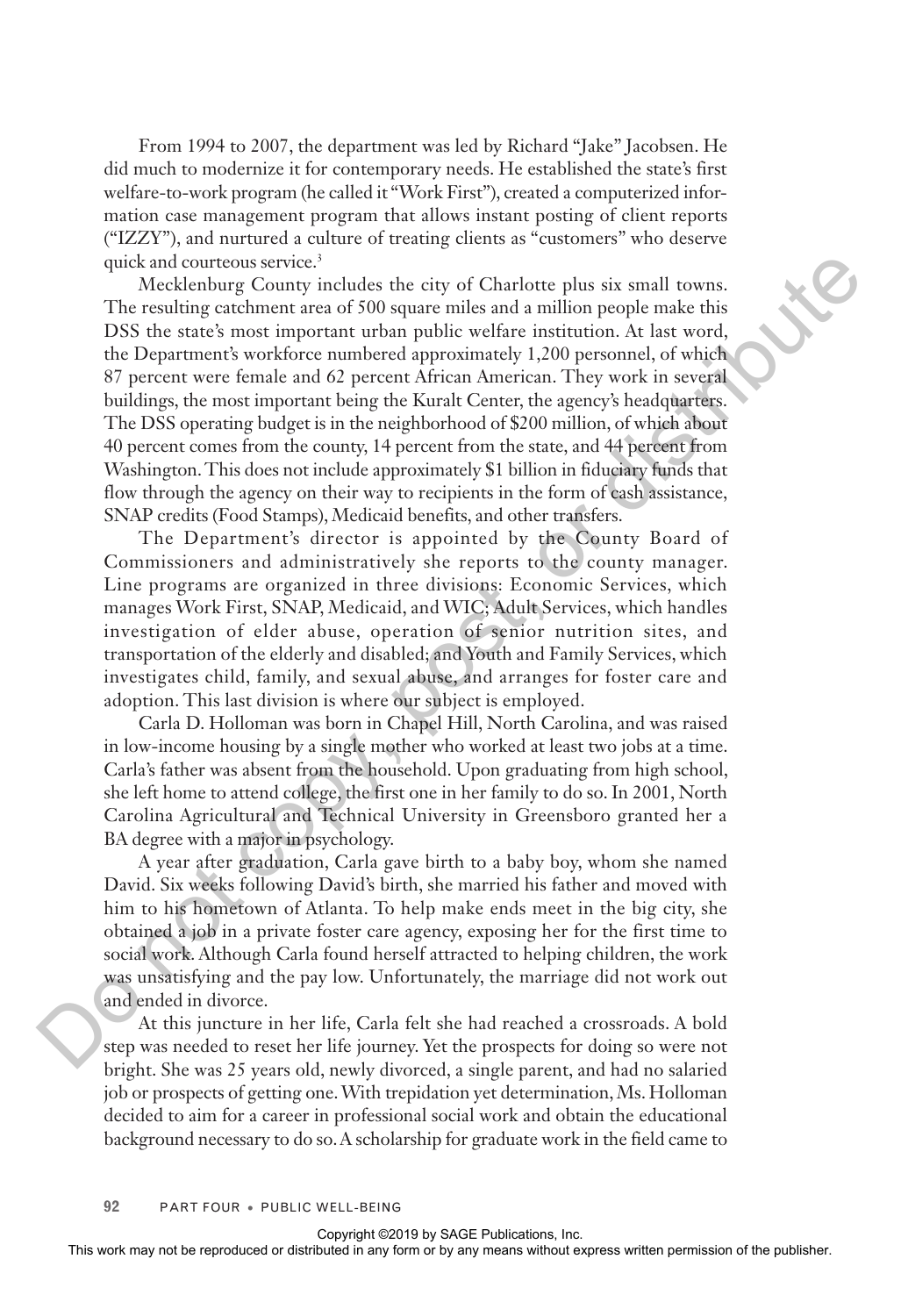her attention, for which she applied. A Child Welfare Education Collaborative grant was awarded that Carla used to enter a Master of Social Work (MSW) program sponsored jointly by her alma mater A&T and the University of North Carolina-Greensboro, where she enrolled. Looking back, Carla will never forget the day she set out to return to her native state for this new start—armed, as she recalls, "with \$700 and a prayer."

For the next two years in graduate school, Carla carried a full load of courses while holding three part-time jobs to supplement her stipend. One of these positions was at the Alamance County Department of Social Services in Burlington, North Carolina, 20 miles from campus. Her position there was that of child protective services investigator; this led to 17 months of being on duty on an as-needed basis as an innocent newcomer to the dangerous business of entering homes to check on abuse and neglect complaints.

Upon graduating with the MSW in 2007, Ms. Holloman assumed her first full-time social work job right there in Greensboro, at the Guilford County Department of Social Services. Her position in the agency was again that of child protective services investigator. In addition to family abuse cases, she investigated allegations of irregularity at daycare centers and group homes, bringing the young social worker in touch again with the private-sector side of her field as experienced in Atlanta.

After nearly four years at Guilford, Carla was delighted to obtain a position in the state's largest DSS department in Mecklenburg County. She moved with little David to the City of Charlotte in January 2011. In light of her background, Carla was assigned to Mecklenburg's Division of Youth and Family Services, where she has remained since.

At this writing, Ms. Holloman holds the rank of senior social worker. Her job title is that of permanency planning social worker, a phrase that refers to the task of working out care scenarios for children who have, for their own safety, been removed by the department from the custody of their biological parents or formal caregivers. The options available in these scenarios are (1) enrollment in rehabilitative social services for parents followed by reunification with the family if possible, by far the preferred outcome; (2) temporary placement with foster parents while a determination is made as to whether reunification is possible; and (3) permanent adoption by a guardian or new family when no alternative course of action is available. 5700 and proper."<br>
The relative business in graduate school, Carla carried a full both or orders was at the Alantame County Diaptartment of Social Services in Barilington, Nurth Carolina, 20 units from any means Har (car)

Within the division, Carla is a member of a five-person team dedicated to permanency planning. As such, she and her teammates are responsible for casework decisions during the fluid and critical period spanning options (1) and (2) above. Her team leader is Mr. David Fee, a DSS veteran with long experience in this area. Director of the Youth and Family division is Mr. Charles Bradley, who in turn reports to the Department's director, Ms. Peggy Eagan.

Over the course of the many job experiences just outlined, Carla underwent several inner transformations that shaped how she carries out her job today as a social worker in the Charlotte metro area. Each change moment has added to a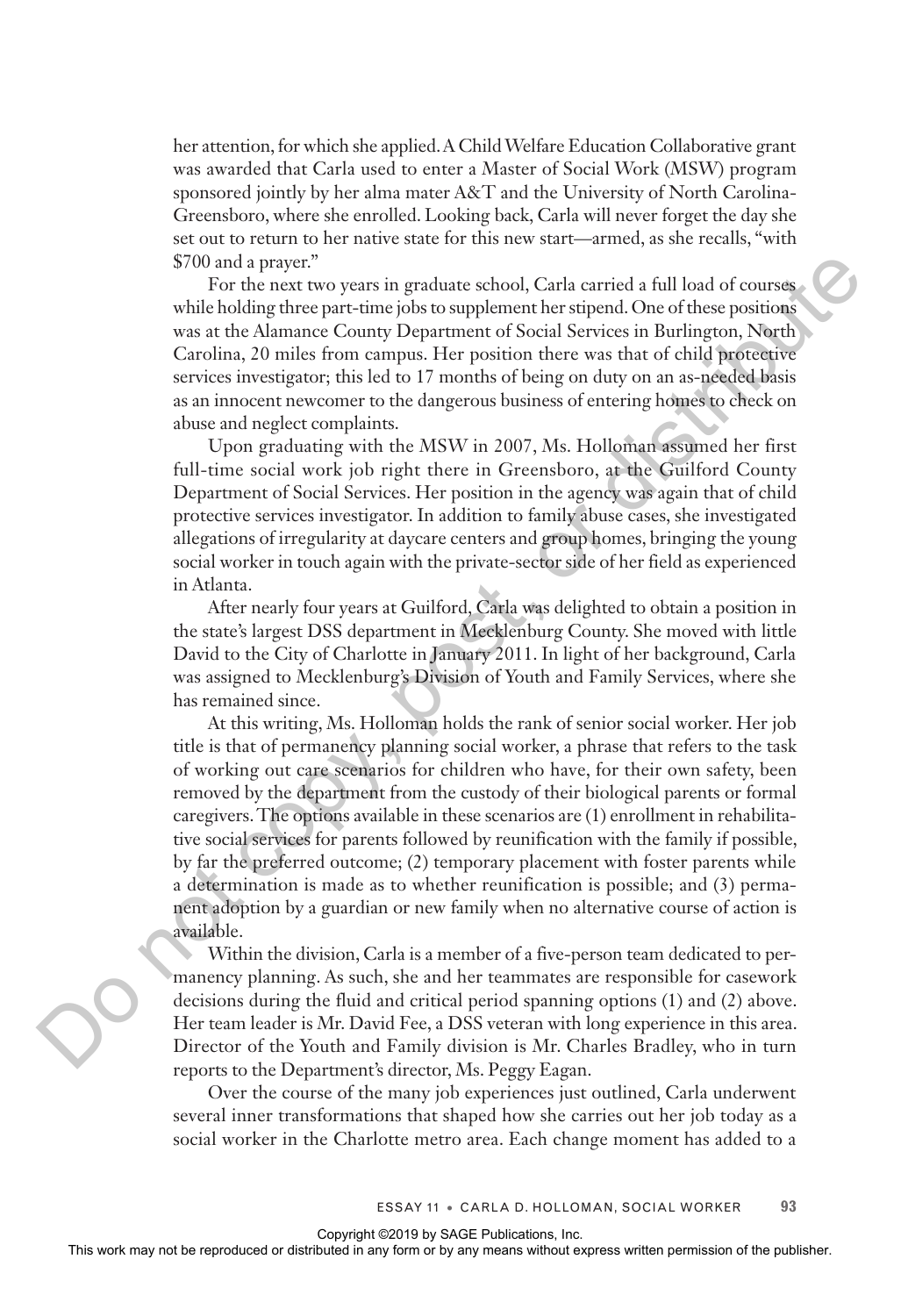growing accumulation of personal insights that she presently carries with her as she encounters the challenges of this demanding profession.

A realization achieved early on at Guilford is to watch out for one's own health and well-being. In a job in which one is simultaneously responsible for trying to make better the life of multiple desperate individuals, there is always the temptation to do more on a given day. After misjudging a few times the attention and energy she was devoting to clients versus to herself and David, Carla realized that to perform her job well a proper balance must be maintained between job and personal life.

Another epiphany-type moment occurred when one evening she and her boyfriend dropped in for kicks at a local "gentlemen's club." To Carla's astonishment, one of the dancers performing was a young woman who had been a sexually abused girl she had previously mentored and monitored in a group setting. As the shock sank in, Carla realized fully for the first time how important it is for young women to develop a healthy and constructive self-image. The task is especially difficult for workers in the sex industry who, in the vast majority of cases, live subconsciously as "wounded little girls" seeking male approval. This incident has remained in her mind since as she counsels girls.

Another insight was acquired when Carla self-examined her own parenting skills and attitudes. In elementary school, her son David acted out excessively to the extent of becoming a disturbance in the classroom. When his teachers introduced to Carla the possibility that he was suffering from ADHD (attention deficit hyperactivity disorder), Carla loudly refused to accept this explanation and instead attributed it to a high level of intelligence combined with boredom in the classroom. As time went on, however, she relaxed her defensiveness, acknowledged the teachers were probably right, and agreed to initiating professional help. What this experience taught was that when welfare parents—beset anyway by myriad sources of stress—rant and rave over their children's conduct, she could truly appreciate their state of mind. Ever since, she has been able to defuse the frustration felt by clients over their kids' behavior by joking about and sharing her own experience in this regard. tion to do more on a given thy Alter missionliging a few times the restribution and the perform bereform or the publisher and the setting or the publisher. This points are a setting the publisher of the publisher of the p

A fourth self-discovery occurred for Carla when she witnessed instances where children under agency care met violent death. She discovered far deeper than at a mere intellectual level that social work is not only about human uplift but also about human tragedy. One time she had to attend the funeral of an abused boy so as to have an opportunity to question his mother about endangering her surviving children. In another case, a 12-year-old girl she was working with hanged herself without warning. Once when the agency did not act quickly enough to remove a 6-year-old little girl from the home of an abusive family, she was later found beaten and starved to death. This last incident caused the entire department to pause and reflect on its duty.

A final inner transformation occurred during an episode of personal depression that set in soon after Ms. Holloman's arrival in Mecklenburg. Despite getting this good job with a promising future in a prestigous agency, she felt deep down

**94** PART FOUR • PUBLIC WELL-BEING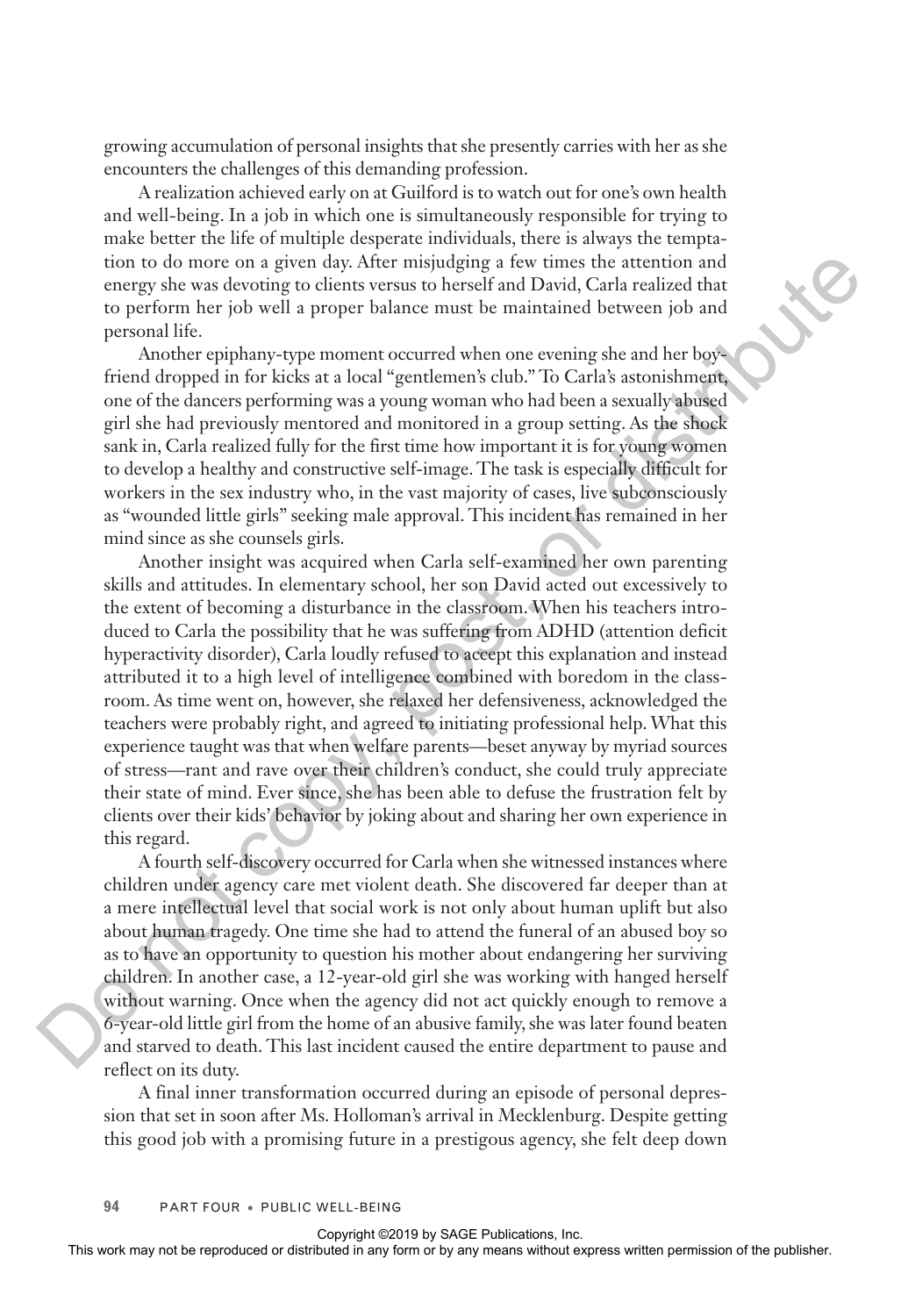something was missing. Gradually, she saw herself entering "a dark place" in which she was not relating well to others and could not figure out what was wrong. She talked to her beloved grandmother about it and was told to "give birth to your pain," and when it is outside of you, "give it a name."

This piece of wisdom gave Carla the key to unlocking her dark place. When the "it" pain was named, it turned out to be bottled-up hostile feelings associated with family relationships experienced in her childhood. Uncovering this hidden hurt was aided by reading a book that advises adults to reconnect with their early roots.4 In due course, Carla began to discuss openly with family members what she was going through, and gradually, the depression lifted as she brought to the surface what had been bothering her. The resulting sense of liberation again enabled Carla to relate personally to troubled clients and help them understand themselves.

At this point in the essay we turn to the program content of Ms. Holloman's work. As we have seen, her career has centered on two interconnected social work functions: child protection investigation and foster care planning. Speaking of the first, in Mecklenburg County calls alleging abuse or neglect of children and adults are received in a specially equipped room in what is known as the department's Charlotte East Building. It is staffed by trained intake personnel on a 24/365 basis with one crew scheduled for day duty and another for night. Calls come in on a dedicated abuse hotline number, 704-336-CARE. The calls typically originate from family members, relatives, neighbors, police officers, hospital staff, or school personnel. The nature and circumstance of the activity are noted by the operator, and an intake supervisor determines whether the indicated behavior legally constitutes abuse.<sup>5</sup> If so, and if violent harm or serious neglect has occurred or is likely to happen soon, an investigator is assigned the case who immediately jumps in a county car and departs for the site. Not all reports describe an imminent emergency, and these are followed up later. In a typical year, 500 to 800 adult abuse calls are received by the agency and as many as 12,000 for child abuse; some 2,000 open cases are continuously pending.6 the "it" paint was marred, it turned out to be botted up hostelis with freeling a society of the rest side by reading a botted in any check that any coson at out the time series with the rest of the same gains the same gai

As we have seen, Ms. Holloman investigated child abuse or neglect cases in Alamance and Guilford Counties. In so doing, she developed a series of prudent steps she regularly took before proceeding. She would always inform an associate in the office where she was going and when she expected to return. If information is known about weapons in the house or of a parent with a violent criminal record, the police are either asked to be on alert or parked at the address. Then, after knocking on the door and entering the dwelling, Carla had the habit of standing near the open portal until conditions were established as safe. Her practice with respect to opening conversations was not to act as someone in authority looking for guilty parties, but as a caring professional who has come to gather information. She would then attempt to interview every person present in the house, including children and relatives.

Throughout the visit, the prime objective is to be assured of the child's or adult's current safety. A secondary aim is to discuss with the parents or other caregivers the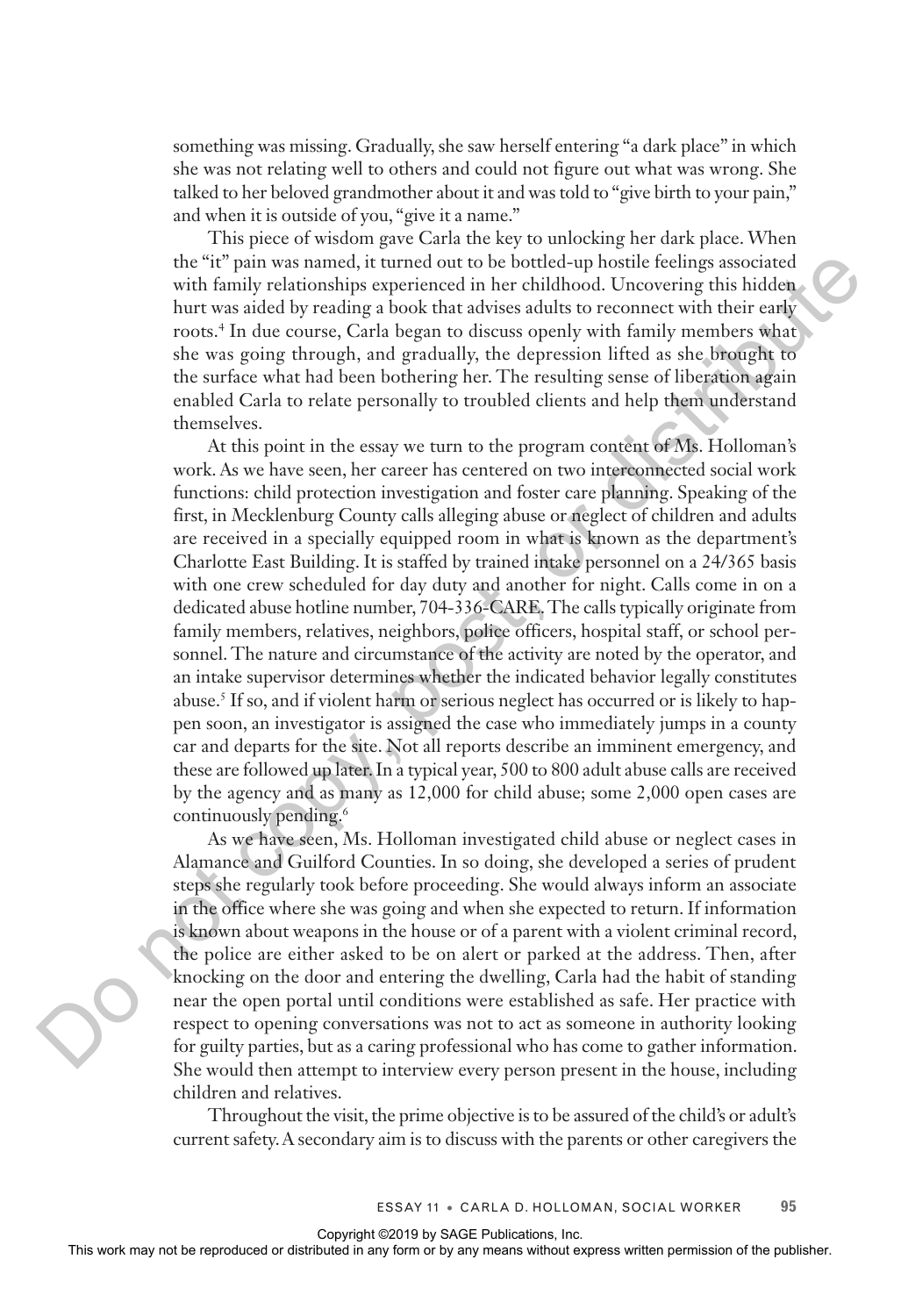services that are available to stabilize the situation, such as keeping a responsible relative always present, undergoing detoxification, or entering a counseling program. Since domestic abusers commonly manipulate others and act impulsively, Carla always kept alert to sudden acts of rage. She learned of this harsh reality one day early in her career when an angry father suddenly threatened to hit her. Her supervisor stepped between them and ordered him to back off or expect police arrest, which he did. The quick action became a model to remember for the young investigator.

Ms. Holloman points out that childhood sexual abuse specifically has cursed the lives of approximately one out of three women and one out of five men. Investigating this horrendous crime requires sensitivity and special skills. Almost always the scars are not physical but psychological and hence hidden from view.

Detecting these in children is an especially delicate matter. One device she often used was to gauge the content of the child's sex vocabulary. If a boy does not know the word *penis* or the girl *vagina* but only euphemistic nicknames, this practice may have been encouraged by a pedophile. If these verbal substitutes are then used to describe sexual activities not normally known about at that child's age level, the evidence is strong that something is wrong.

If the responsible social worker, department superiors, and the division attorney agree that it necessary to remove a child from a home, a court order is normally required. In hearing the case, the judge makes certain that all alternative solutions have been pursued to no avail and removal remains the only option. If an emergency is sensed that no time is available for a court hearing, the agency is permitted to exercise on its own up to 12 hours of mandatory custody. The act of removing a child from his or her parents is multilayered and emotional for all involved; even though doing so may not produce the Hollywood dramatics one might expect, the day on which it happens is forever etched in the minds of all persons involved. superviolong equal to the results of the results of the expression or the results of the results with the results of approximately one can obtained abuse spacefully has careed the lives of approximately one can obtained a

Once custody is obtained, within 30 to 45 days the department must prepare for and secure court approval for a plan to care for the child. This is where the permanency planning activity in which Ms. Holloman is currently engaged comes into play. If possible, the plan will aim to return the child to his or her parents after a prescribed regime of social services and/or therapeutic rehabilitation. During this period the boy or girl is placed in the care of a guardian or foster family. At a later time, court approval for experimental parental recontact may be attempted. This may be done by temporary home visits with a relative present or ones arranged outside the home, such as supervised DSS play rooms for infants and toddlers.

If all these corrective steps fail, the only way out short of indefinite foster care (very seldom used) is adoption, by either a recruited family or guardian. Such a step is considered sufficiently serious that it requires a formal trial in domestic court. With all parties present with their attorneys, the caseworker and other involved parties testify with respect to the circumstances and evidence brought forward by the state in support of a permanent termination and transfer of parental rights.

It is the task of arranging and monitoring of foster care that occupies most of the work time of Carla and her permanency planning teammates. A preliminary

**96** PART FOUR • PUBLIC WELL-BEING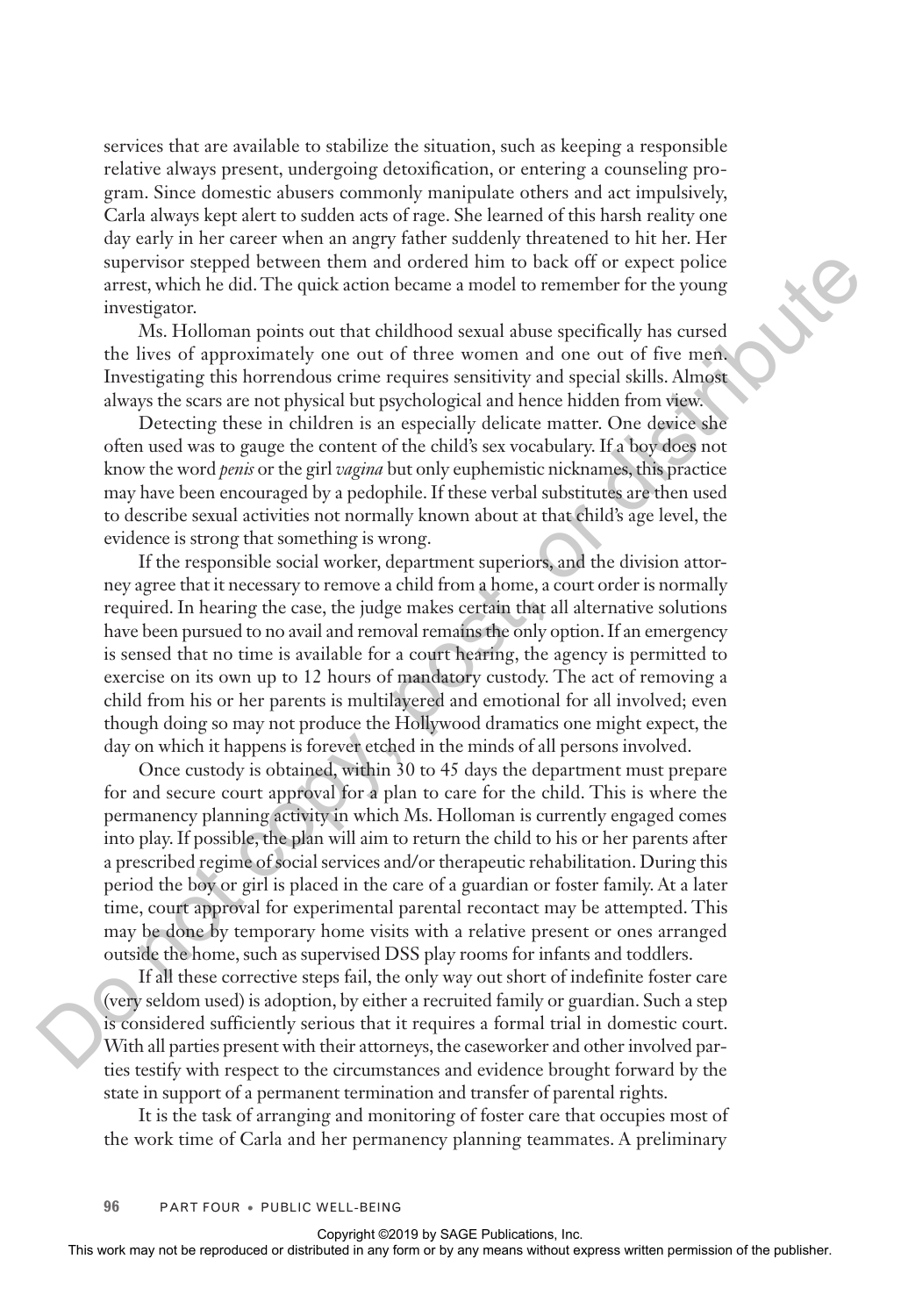matter of vital importance is to recruit suitable foster parents and match them well with individual foster children. Problems to look out for are parental candidates that seem too motivated by the amount of monetary care payments provided and those who believe the answer to all interpersonal domestic disagreements is solemn prayer absent all professional intervention. A number of other factors must be considered as well, such as the relative ages of the foster child and adults and how much medical care or daily supervision is necessary. Often, persons who have themselves grown up in foster family care are ideal.

At this writing, Carla's foster caseload is thirteen boys and girls. She calls them "her babies" and loves to joke with them, be cheerful and upbeat, and talk to them about life's obstacles, while at the same time inspiring hope. She visits each one individually and regularly in the foster home setting in order to check household conditions and inquire how things are going. On other occasions, she may arrange meetings with the child alone at school or elsewhere in the community.

Each case is unique. The child–family match may work out well and the foster experience may be very positive. Or it may generate chronic and bitter conflict that requires termination of the arrangement and an alternative placement. A common reason for the latter is when lingering loyalty persists on the part of the girl or boy to biological parents. Indeed, the best outcome possible in any foster situation is reuniting the child with her or his original family. To maximize chances for such a conclusion, Carla considers an integral part of her job to be monitoring the progress of each case carefully. This includes attempting to understand the history and dynamics of the dysfunctional family involved and how to break through its cycle of destructive relationships. In some instances, she is able to achieve her goal within a few months, while in others the process of rehabilitation and encouragement goes on for years or fails outright. Her most rewarding moment is when one of her "babies" safely returns home and stays there. sidered as well as the relation of the foster child may delit same of the foster child may not be reproduced or the publisher or by any means with the relationship of the relationship with the relationship of the relations

Looking at Ms. Holloman's career as a totality, we can see that its dominant theme is the care of troubled children. Back when preparing for her "\$700 and a prayer" leap, she had already worked with youngsters in a private agency but had not yet set her mind in that direction. However, the scholarship that enabled her to take the leap specifically dealt with this occupational decision, and the fit turned out to be perfect. In the succeeding years of her career in government—in three county departments of social services—her principal area of activity was child protection.

In the process of doing this very important work, Ms. Holloman herself grew as a person and as a professional. She states openly that she loves social work and wants to remain in Mecklenburg County for the rest of her career. Moreover, she hopes eventually to advance to positions of leadership in the organization that would enable her to amplify the effects of what she has acquired by transferring her skills and insights to the next generation of child welfare workers. Nothing would satisfy her more than to promote the kind of social work she would have wanted but did not get for her family back in Chapel Hill when she was young. Her calling springs from deep within.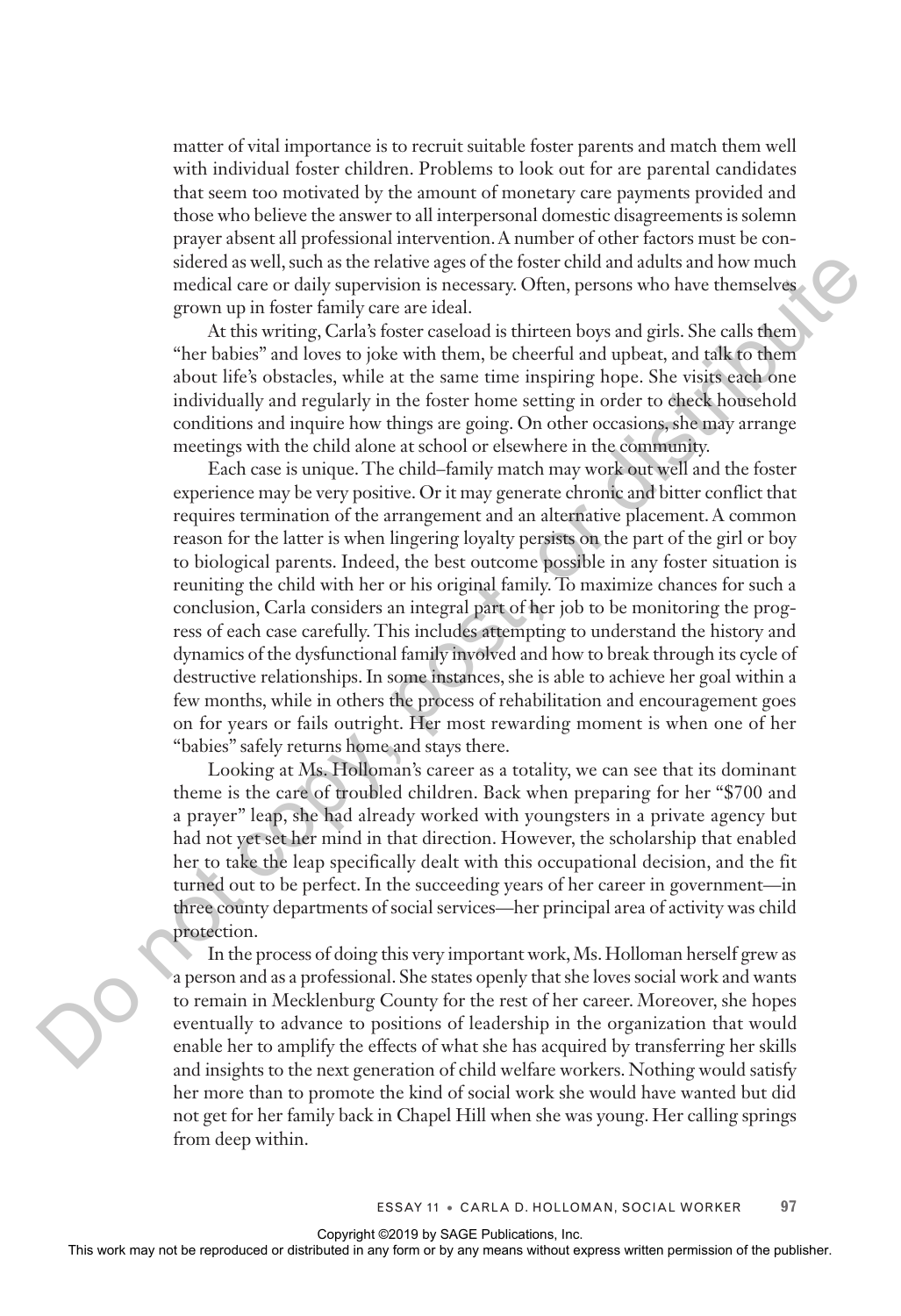## **NOTES**

- 1. Arthur E. Fink, Jane H. Pfouts, and Andrew W. Dobelstein, *The Field of Social Work* (Beverly Hills, CA: Sage, 1985), Ch. 1. See also Frederic G. Reamer, ed., *The Foundations of Social Work Knowledge* (New York: Columbia University Press, 1994), Ch. 1 and Ch. 2. Interestingly enough, even the first recorded victim of child abuse was female. In 1874, a girl named Mary Ellen needed protection, but the only laws available to shield her had to do with the abuse of animals, a point that spurred new legislation.
- 2. Lena Dominelli, *Social Work: Theory and Practice for a Changing Profession* (Cambridge, UK: Polity Press, 2004).
- 3. Goodsell, *Mission Mystique: Belief Systems in Public Agencies* (Washington, DC: CQ Press, 2011), 141−146. When in his New Deal days, Kuralt drove around North Carolina to inspect welfare offices, and he often took his son Charles with him. This offspring became the Charles Kuralt that originated the "On the Road" segment still seen on the *CBS Evening News*.
- 4. Monica McGoldrick, *You Can Go Home Again: Reconnecting with Your Family* (New York: W.W. Norton, 1995).
- 5. Legal definitions vary by state. In federal law, child abuse and neglect is defined as "physical or mental injury, sexual abuse or exploitation, negligent treatment, or maltreatment of a child by a person who is responsible for the child's welfare, under circumstances which indicate that the child's health or welfare is harmed or threatened thereby." Susan J. Wells, "Child Abuse and Neglect Overview," *Encyclopedia of Social Work*, 19th ed. (Washington, DC: National Association of Social Workers, 1995), 346−353 at 347. A feature of North Carolina abuse law is that anyone over the age of 18 is mandated to report suspected instances of abuse or neglect. The representation of the representation of the representation of the representation of the representation of the representation of the representation of the public distributed in shield to be shield to the show or an imm
	- 6. Goodsell, *Mission Mystique*, 150, 152.